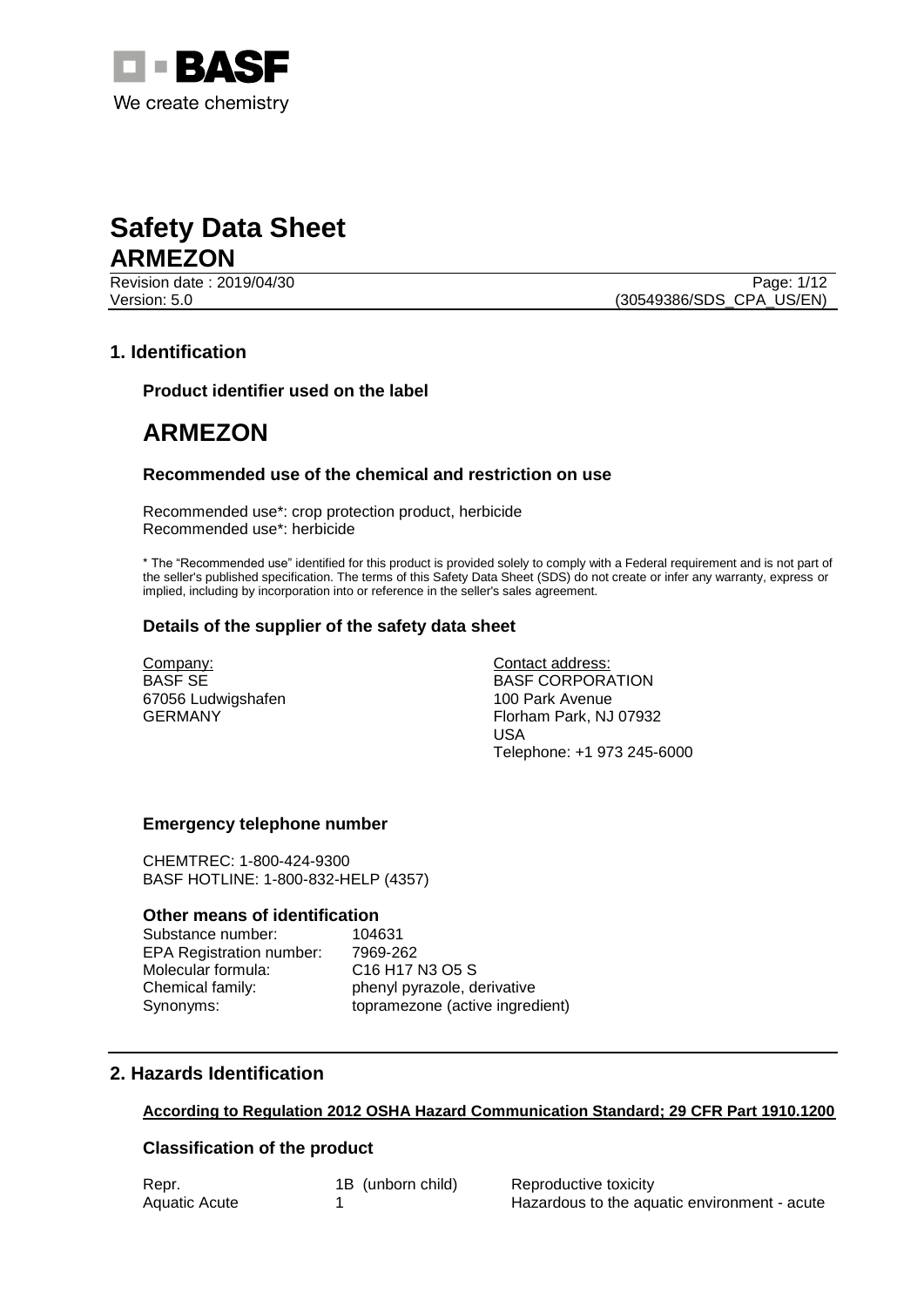# **Safety Data Sheet**

# **ARMEZON**

Revision date : 2019/04/30<br>
Version: 5.0 (30549386/SDS CPA US/EN)

(30549386/SDS\_CPA\_US/EN)

Aquatic Chronic 1 1 1 Hazardous to the aquatic environment - chronic

# **Label elements**

Pictogram:



Signal Word: Danger

| Hazard Statement:<br>H360<br>H400<br>H410    | May damage the unborn child.<br>Very toxic to aquatic life.<br>Very toxic to aquatic life with long lasting effects. |  |  |  |
|----------------------------------------------|----------------------------------------------------------------------------------------------------------------------|--|--|--|
| Precautionary Statements (Prevention):       |                                                                                                                      |  |  |  |
| P273                                         | Avoid release to the environment.                                                                                    |  |  |  |
| P280                                         | Wear protective gloves/protective clothing/eye protection/face<br>protection.                                        |  |  |  |
| P201                                         | Obtain special instructions before use.                                                                              |  |  |  |
| P202                                         | Do not handle until all safety precautions have been read and<br>understood.                                         |  |  |  |
| Precautionary Statements (Response):         |                                                                                                                      |  |  |  |
| P308 + P311<br>P391                          | IF exposed or concerned: Call a POISON CENTER or doctor/physician.<br>Collect spillage.                              |  |  |  |
| Precautionary Statements (Storage):          |                                                                                                                      |  |  |  |
| P405                                         | Store locked up.                                                                                                     |  |  |  |
| Precautionary Statements (Disposal):<br>P501 | Dispose of contents/container to hazardous or special waste collection<br>point.                                     |  |  |  |
| <b>Hazards not otherwise classified</b>      |                                                                                                                      |  |  |  |

Labeling of special preparations (GHS): May produce an allergic reaction. Contains: 1,2-benzisothiazol-3(2H)-one The following percentage of the mixture consists of components(s) with unknown hazards regarding the acute toxicity: 12 % Inhalation - vapour The following percentage of the mixture consists of components(s) with unknown hazards regarding the acute toxicity: 12 % Inhalation - mist Product contains the following components and may cause an allergic skin reaction: Acticide MBS The following percentage of the mixture consists of components(s) with unknown hazards regarding the acute toxicity: 5 % dermal

# **3. Composition / Information on Ingredients**

**According to Regulation 2012 OSHA Hazard Communication Standard; 29 CFR Part 1910.1200**

| <b>CAS Number</b> | Weight % | <b>Chemical name</b> |
|-------------------|----------|----------------------|
| 210631-68-8       | 29.7%    | Topramezone          |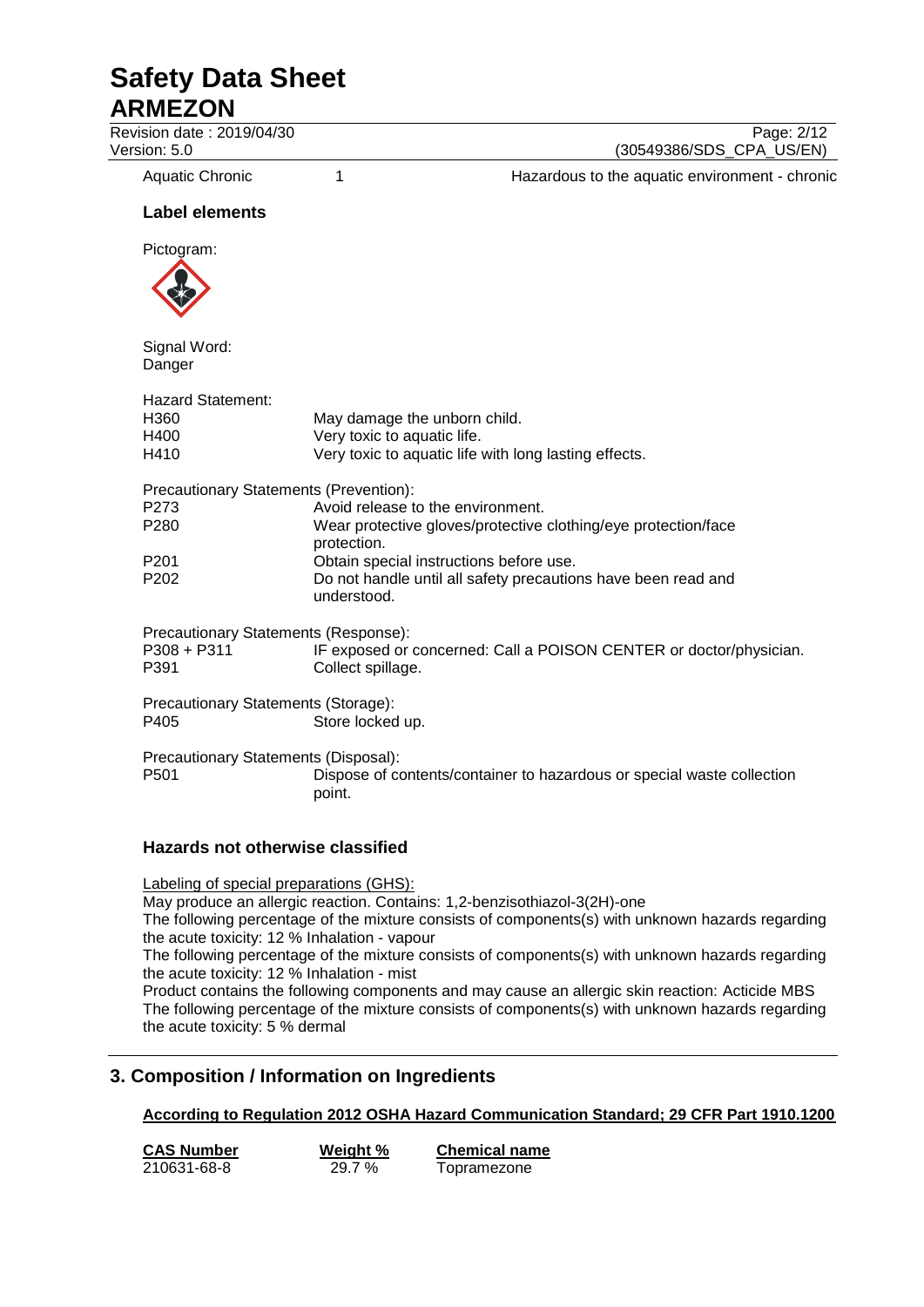Revision date : 2019/04/30 Page: 3/12<br>Version: 5.0 (30549386/SDS\_CPA\_US/EN)

# **4. First-Aid Measures**

# **Description of first aid measures**

### **General advice:**

First aid personnel should pay attention to their own safety. If the patient is likely to become unconscious, place and transport in stable sideways position (recovery position). Immediately remove contaminated clothing.

### **If inhaled:**

Keep patient calm, remove to fresh air, seek medical attention.

### **If on skin:**

Immediately wash thoroughly with soap and water, seek medical attention.

#### **If in eyes:**

Wash affected eyes for at least 15 minutes under running water with eyelids held open.

### **If swallowed:**

Immediately rinse mouth and then drink 200-300 ml of water, seek medical attention.

# **Most important symptoms and effects, both acute and delayed**

Symptoms: The most important known symptoms and effects are described in the labelling (see section 2) and/or in section 11., (Further) symptoms and / or effects are not known so far

### **Indication of any immediate medical attention and special treatment needed**

Note to physician<br>Treatment:

Treat according to symptoms (decontamination, vital functions), no known specific antidote.

# **5. Fire-Fighting Measures**

# **Extinguishing media**

Suitable extinguishing media: foam, dry powder, carbon dioxide, water spray

### **Special hazards arising from the substance or mixture**

Hazards during fire-fighting:

carbon monoxide, carbon dioxide, nitrogen dioxide, nitrogen oxide, Sulphur dioxide, Hydrogen chloride, hydrogen fluoride, halogenated hydrocarbons, To be archived: Hydrocarbons, If product is heated above decomposition temperature, toxic vapours will be released. The substances/groups of substances mentioned can be released in case of fire.

# **Advice for fire-fighters**

Protective equipment for fire-fighting: Firefighters should be equipped with self-contained breathing apparatus and turn-out gear.

### **Further information:**

Evacuate area of all unnecessary personnel. Contain contaminated water/firefighting water. Do not allow to enter drains or waterways.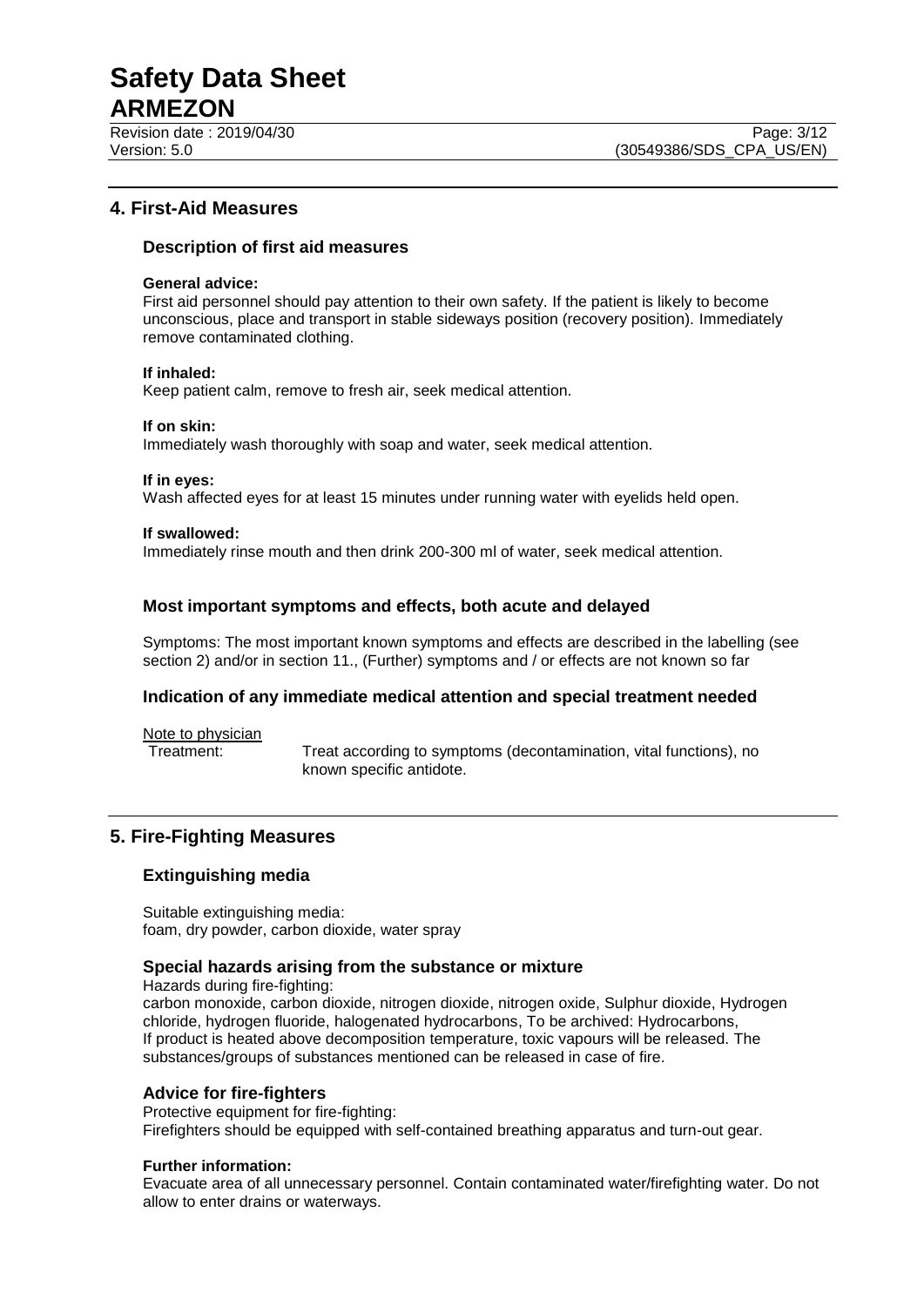# **6. Accidental release measures**

### **Personal precautions, protective equipment and emergency procedures**

Take appropriate protective measures. Clear area. Shut off source of leak only under safe conditions. Extinguish sources of ignition nearby and downwind. Ensure adequate ventilation. Wear suitable personal protective clothing and equipment.

### **Environmental precautions**

Do not discharge into the subsoil/soil. Do not discharge into drains/surface waters/groundwater. Contain contaminated water/firefighting water.

### **Methods and material for containment and cleaning up**

Dike spillage. Pick up with suitable absorbent material. Place into suitable containers for reuse or disposal in a licensed facility. Spilled substance/product should be recovered and applied according to label rates whenever possible. If application of spilled substance/product is not possible, then spills should be contained, solidified, and placed in suitable containers for disposal. After decontamination, spill area can be washed with water. Collect wash water for approved disposal.

# **7. Handling and Storage**

### **Precautions for safe handling**

RECOMMENDATIONS ARE FOR MANUFACTURING, COMMERCIAL BLENDING, AND PACKAGING WORKERS. PESTICIDE APPLICATORS & WORKERS must refer to the Product Label and Directions for Use attached to the product for Agricultural Use Requirements in accordance with the EPA Worker Protection Standard 40 CFR part 170. Ensure adequate ventilation. Provide good ventilation of working area (local exhaust ventilation if necessary). Keep away from sources of ignition - No smoking. Keep container tightly sealed. Protect contents from the effects of light. Protect against heat. Protect from air. Handle and open container with care. Do not open until ready to use. Once container is opened, content should be used as soon as possible. Avoid aerosol formation. Avoid dust formation. Provide means for controlling leaks and spills. Do not return residues to the storage containers. Follow label warnings even after container is emptied. The substance/ product may be handled only by appropriately trained personnel. Avoid all direct contact with the substance/product. Avoid contact with the skin, eyes and clothing. Avoid inhalation of dusts/mists/vapours. Wear suitable personal protective clothing and equipment.

### Protection against fire and explosion:

The relevant fire protection measures should be noted. Fire extinguishers should be kept handy. Avoid all sources of ignition: heat, sparks, open flame. Sources of ignition should be kept well clear. Avoid extreme heat. Keep away from oxidizable substances. Electrical equipment should conform to national electric code. Ground all transfer equipment properly to prevent electrostatic discharge. Electrostatic discharge may cause ignition.

### **Conditions for safe storage, including any incompatibilities**

Segregate from incompatible substances. Segregate from foods and animal feeds. Segregate from textiles and similar materials.

Further information on storage conditions: Keep only in the original container in a cool, dry, wellventilated place away from ignition sources, heat or flame. Protect containers from physical damage. Protect against contamination. The authority permits and storage regulations must be observed. Protect from temperatures below: 0 °C

The product can crystallize below the limit temperature.

Protect from temperatures above: 40 °C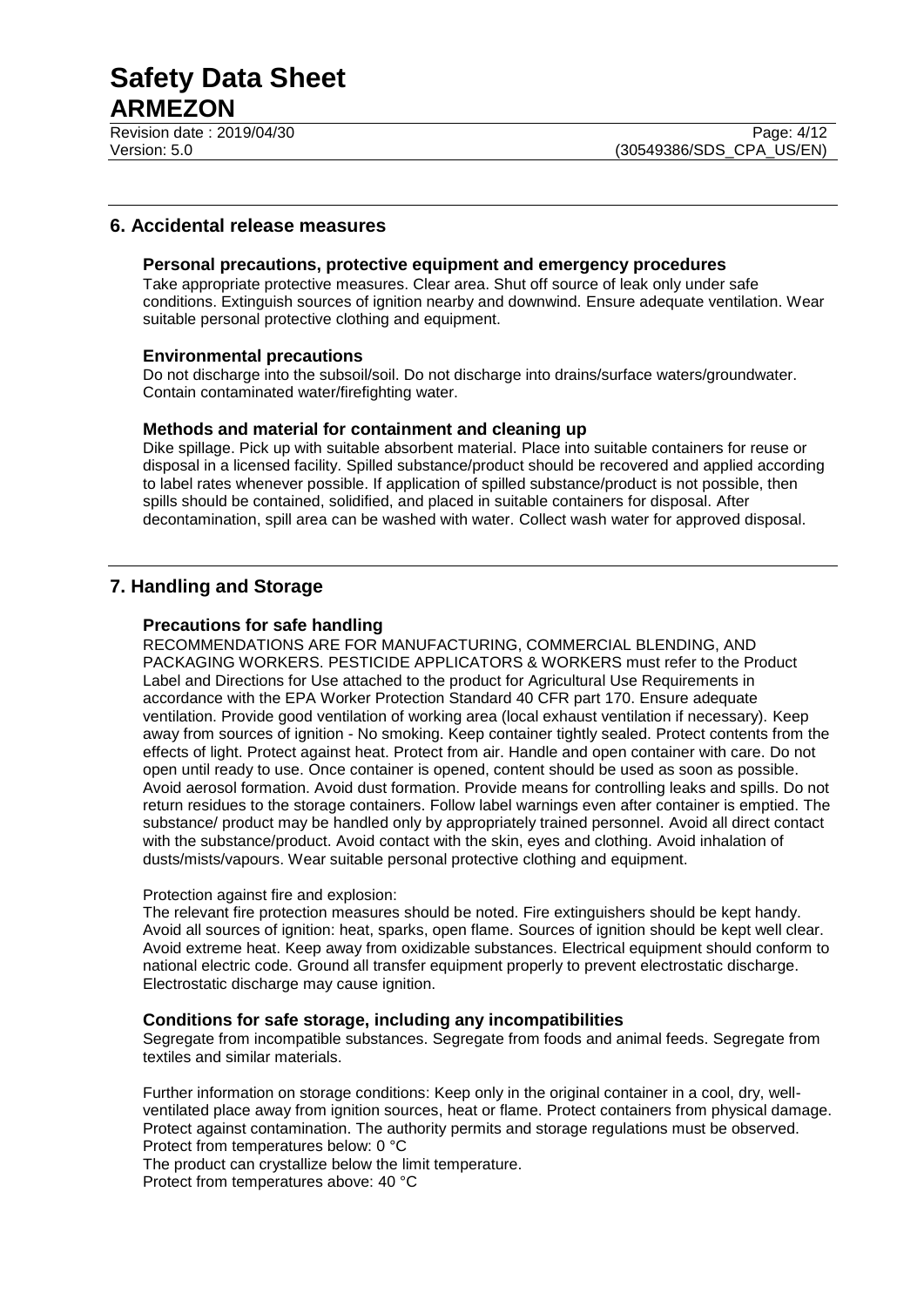Revision date : 2019/04/30 Page: 5/12<br>Version: 5.0 (30549386/SDS\_CPA\_US/EN)

(30549386/SDS CPA US/EN)

Changes in the properties of the product may occur if substance/product is stored above indicated temperature for extended periods of time.

# **8. Exposure Controls/Personal Protection**

# **Users of a pesticidal product should refer to the product label for personal protective equipment requirements.**

No occupational exposure limits known.

### **Advice on system design:**

Whenever possible, engineering controls should be used to minimize the need for personal protective equipment.

# **Personal protective equipment**

# **RECOMMENDATIONS FOR MANUFACTURING, COMMERCIAL BLENDING, AND PACKAGING WORKERS:**

### **Respiratory protection:**

Wear respiratory protection if ventilation is inadequate. Wear a NIOSH-certified (or equivalent) organic vapour/particulate respirator. For situations where the airborne concentrations may exceed the level for which an air purifying respirator is effective, or where the levels are unknown or Immediately Dangerous to Life or Health (IDLH), use NIOSH-certified full facepiece pressure demand self-contained breathing apparatus (SCBA) or a full facepiece pressure demand supplied-air respirator (SAR) with escape provisions.

### **Hand protection:**

Chemical resistant protective gloves, Protective glove selection must be based on the user's assessment of the workplace hazards.

### **Eye protection:**

Safety glasses with side-shields. Tightly fitting safety goggles (chemical goggles). Wear face shield if splashing hazard exists.

### **Body protection:**

Body protection must be chosen depending on activity and possible exposure, e.g. head protection, apron, protective boots, chemical-protection suit.

### **General safety and hygiene measures:**

Wear long sleeved work shirt and long work pants in addition to other stated personal protective equipment. Work place should be equipped with a shower and an eye wash. Handle in accordance with good industrial hygiene and safety practice. Personal protective equipment should be decontaminated prior to reuse. Gloves must be inspected regularly and prior to each use. Replace if necessary (e.g. pinhole leaks). Take off immediately all contaminated clothing. Store work clothing separately. Hands and/or face should be washed before breaks and at the end of the shift. No eating, drinking, smoking or tobacco use at the place of work. Keep away from food, drink and animal feeding stuffs.

# **9. Physical and Chemical Properties**

Form: suspension Odour: aromatic Colour: off-white

Odour threshold: Not determined due to potential health hazard by inhalation.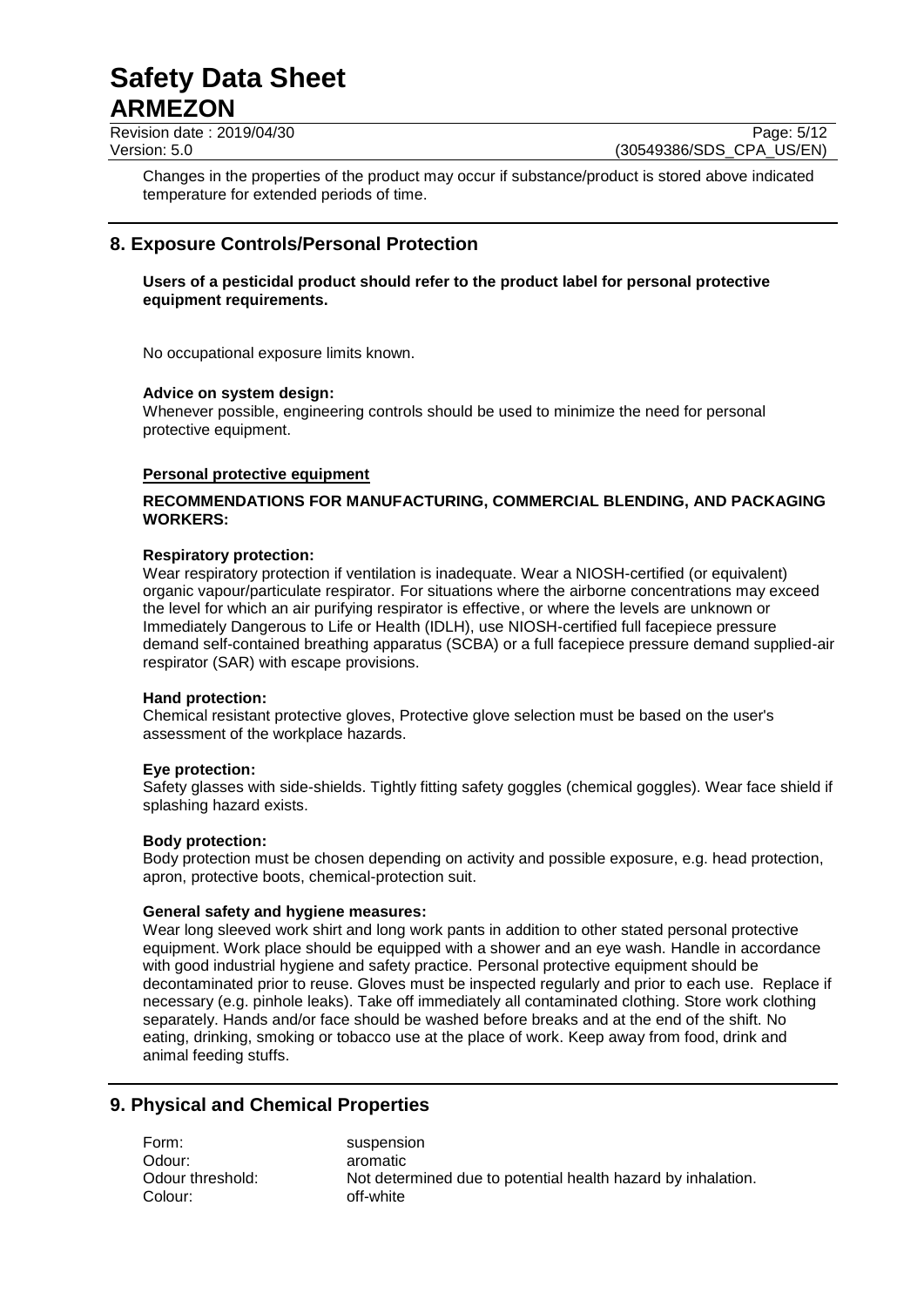# **Safety Data Sheet**

# **ARMEZON**<br>**Revision date: 20**

| Revision date: 2019/04/30<br>Version: 5.0                |                                                                                                                                                                                                                                                                   | Page: 6/12<br>(30549386/SDS_CPA_US/EN) |
|----------------------------------------------------------|-------------------------------------------------------------------------------------------------------------------------------------------------------------------------------------------------------------------------------------------------------------------|----------------------------------------|
| pH value:                                                | approx. 2.5 - 4.5<br>$(1\%$ (m), 20 °C)                                                                                                                                                                                                                           |                                        |
| Boiling point:                                           | approx. 100 °C                                                                                                                                                                                                                                                    |                                        |
| Flash point:                                             | No flash point - Measurement made<br>up to the boiling point.                                                                                                                                                                                                     | (Directive<br>92/69/EEC, A.9)          |
| Lower explosion limit:                                   | As a result of our experience with this<br>product and our knowledge of its<br>composition we do not expect any<br>hazard as long as the product is used<br>appropriately and in accordance with<br>the intended use.                                             |                                        |
| Upper explosion limit:                                   | As a result of our experience with this<br>product and our knowledge of its<br>composition we do not expect any<br>hazard as long as the product is used<br>appropriately and in accordance with<br>the intended use.                                             |                                        |
| Autoignition:                                            | 425 °C                                                                                                                                                                                                                                                            | (Directive<br>92/69/EEC, A.15)         |
| SADT:                                                    | $>75^{\circ}$ C                                                                                                                                                                                                                                                   |                                        |
| Vapour pressure:                                         | approx. 23.3 hPa<br>(20 °C)<br>Information applies to the solvent.                                                                                                                                                                                                |                                        |
| Density:                                                 | approx. 1.12 g/cm3<br>(20 °C)<br>approx. 9.4303 Lb/USg<br>(68 °F)                                                                                                                                                                                                 |                                        |
| Vapour density:                                          | not applicable                                                                                                                                                                                                                                                    |                                        |
| Partitioning coefficient n-<br>octanol/water (log Pow):  | not applicable                                                                                                                                                                                                                                                    |                                        |
| Thermal decomposition:                                   | carbon monoxide, carbon dioxide, nitrogen dioxide, nitrogen<br>oxide, Sulphur dioxide, To be archived: Hydrocarbons<br>Stable at ambient temperature. If product is heated above<br>decomposition temperature toxic vapours may be released.<br>210 °C, 330 kJ/kg |                                        |
| Viscosity, dynamic:                                      | approx. 78 mPa.s<br>(20 °C)                                                                                                                                                                                                                                       |                                        |
| Solubility in water:<br>Molar mass:<br>Evaporation rate: | dispersible<br>363.4 g/mol<br>not applicable                                                                                                                                                                                                                      |                                        |
| Other Information:                                       | If necessary, information on other physical and chemical<br>parameters is indicated in this section.                                                                                                                                                              |                                        |

# **10. Stability and Reactivity**

# **Reactivity**

No hazardous reactions if stored and handled as prescribed/indicated.

Corrosion to metals: Corrosive effects to metal are not anticipated.

Oxidizing properties: Not an oxidizer.

# **Chemical stability**

The product is stable if stored and handled as prescribed/indicated.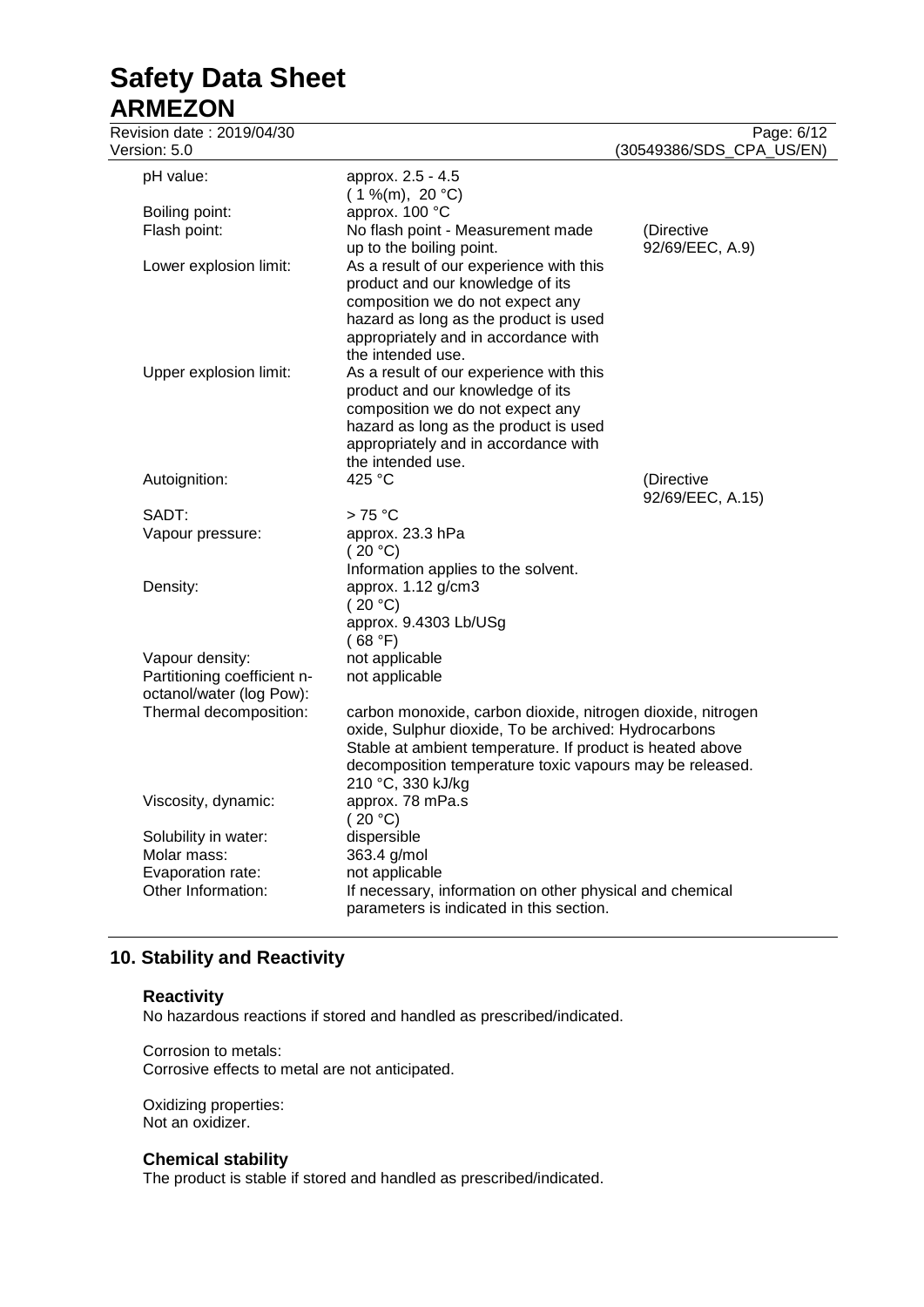Revision date : 2019/04/30 Page: 7/12<br>Version: 5.0 (30549386/SDS CPA US/EN)

(30549386/SDS\_CPA\_US/EN)

# **Possibility of hazardous reactions**

The product is chemically stable. Hazardous polymerization will not occur. No hazardous reactions if stored and handled as prescribed/indicated.

# **Conditions to avoid**

Avoid all sources of ignition: heat, sparks, open flame. Avoid electro-static charge. Avoid prolonged storage. Avoid contamination. Avoid prolonged exposure to extreme heat. Avoid extreme temperatures.

# **Incompatible materials**

strong acids, strong bases, strong oxidizing agents

# **Hazardous decomposition products**

Decomposition products:

No hazardous decomposition products if stored and handled as prescribed/indicated., Prolonged thermal loading can result in products of degradation being given off.

# Thermal decomposition: Possible thermal decomposition products: carbon monoxide, carbon dioxide, nitrogen dioxide, nitrogen oxide, Sulphur dioxide, To be archived:

**Hydrocarbons** Stable at ambient temperature. If product is heated above decomposition temperature toxic vapours may be released.

210 °C, 3 K/min

# **11. Toxicological information**

# **Primary routes of exposure**

Routes of entry for solids and liquids are ingestion and inhalation, but may include eye or skin contact. Routes of entry for gases include inhalation and eye contact. Skin contact may be a route of entry for liquefied gases.

# **Acute Toxicity/Effects**

Acute toxicity

Assessment of acute toxicity: Slightly toxic after single ingestion. Slightly toxic after short-term skin contact. Slightly toxic after short-term inhalation.

Oral

Type of value: LD50 Species: rat (male/female) Value: > 2,000 mg/kg (OECD Guideline 423) No mortality was observed.

**Inhalation** Type of value: LC50 Species: rat (male/female) Value: > 5.8 mg/l (OECD Guideline 403) Exposure time: 4 h An aerosol was tested. No mortality was observed.

Dermal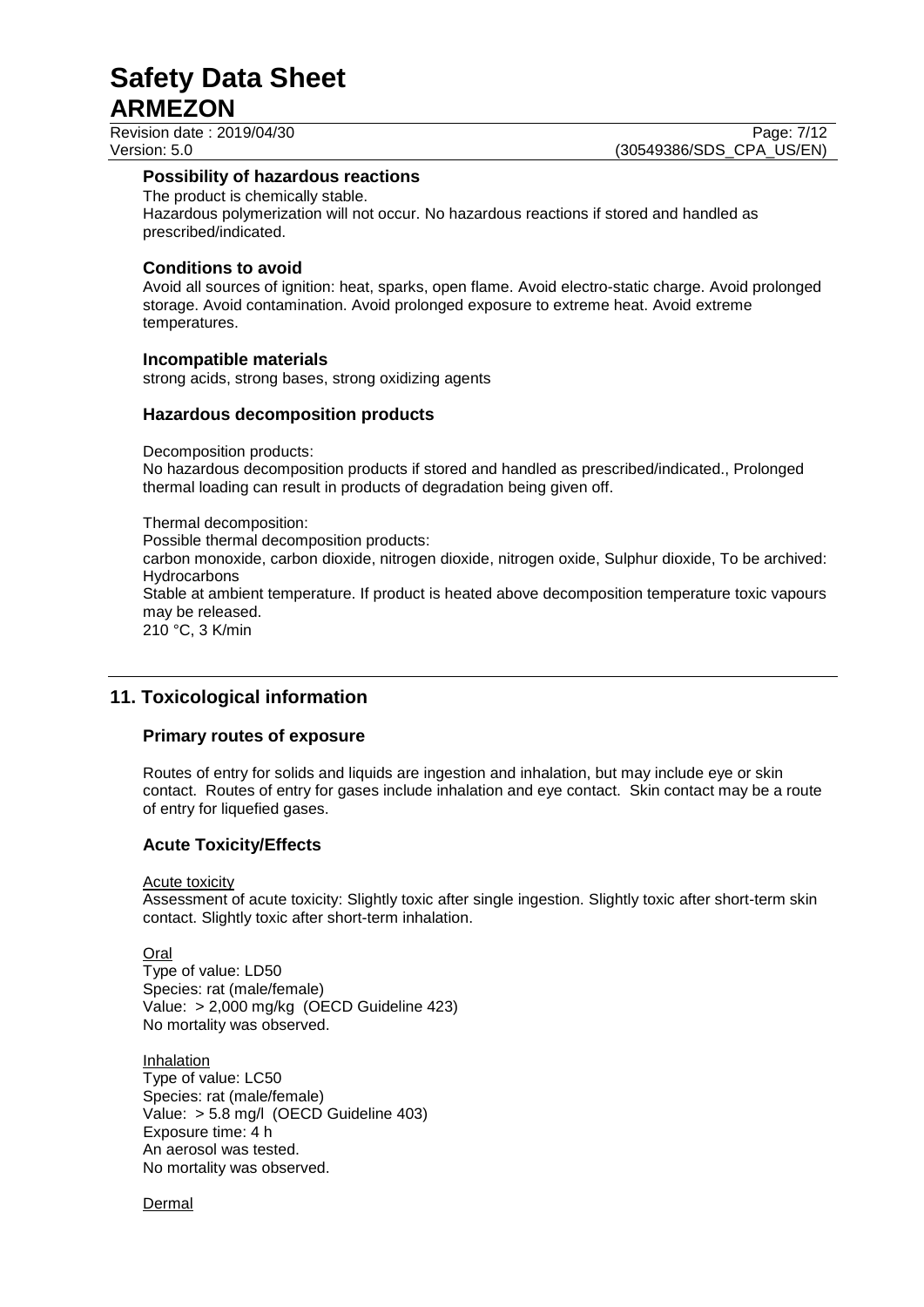Revision date : 2019/04/30 Page: 8/12<br>Version: 5.0 (30549386/SDS\_CPA\_US/EN) (30549386/SDS\_CPA\_US/EN)

Type of value: LD50 Species: rat (male/female) Value: > 4,000 mg/kg (OECD Guideline 402) No mortality was observed.

### Assessment other acute effects

Assessment of STOT single:

Based on the available information there is no specific target organ toxicity to be expected after a single exposure.

The product has not been tested. The statement has been derived from the properties of the individual components.

### Irritation / corrosion

Assessment of irritating effects: May cause slight irritation to the skin. May cause moderate but temporary irritation to the eyes.

### Skin

May cause slight irritation to the skin.

### Eye

May cause moderate but temporary irritation to the eyes.

#### Sensitization

Assessment of sensitization: The product has not been tested. The statement has been derived from substances/products of a similar structure or composition. There is no evidence of a skin-sensitizing potential.

Mouse Local Lymph Node Assay (LLNA) Species: mouse Result: Skin sensitizing effects were not observed in animal studies. Method: OECD Guideline 429

# **Chronic Toxicity/Effects**

Repeated dose toxicity Assessment of repeated dose toxicity: The product has not been tested. The statement has been derived from the properties of the individual components.

*Information on: Topramezone technical*

*Assessment of repeated dose toxicity: Adaptive effects were observed after repeated exposure in animal studies.*

----------------------------------

#### Genetic toxicity

Assessment of mutagenicity: The product has not been tested. The statement has been derived from the properties of the individual components. Mutagenicity tests revealed no genotoxic potential.

#### **Carcinogenicity**

Assessment of carcinogenicity: The product has not been tested. The statement has been derived from the properties of the individual components.

#### *Information on: Topramezone technical*

*Assessment of carcinogenicity: When given in high doses, the substance was carcinogenic in animal studies. Based on its mechanism of action, a carcinogenic potential is not expected after exposure to low doses.* ----------------------------------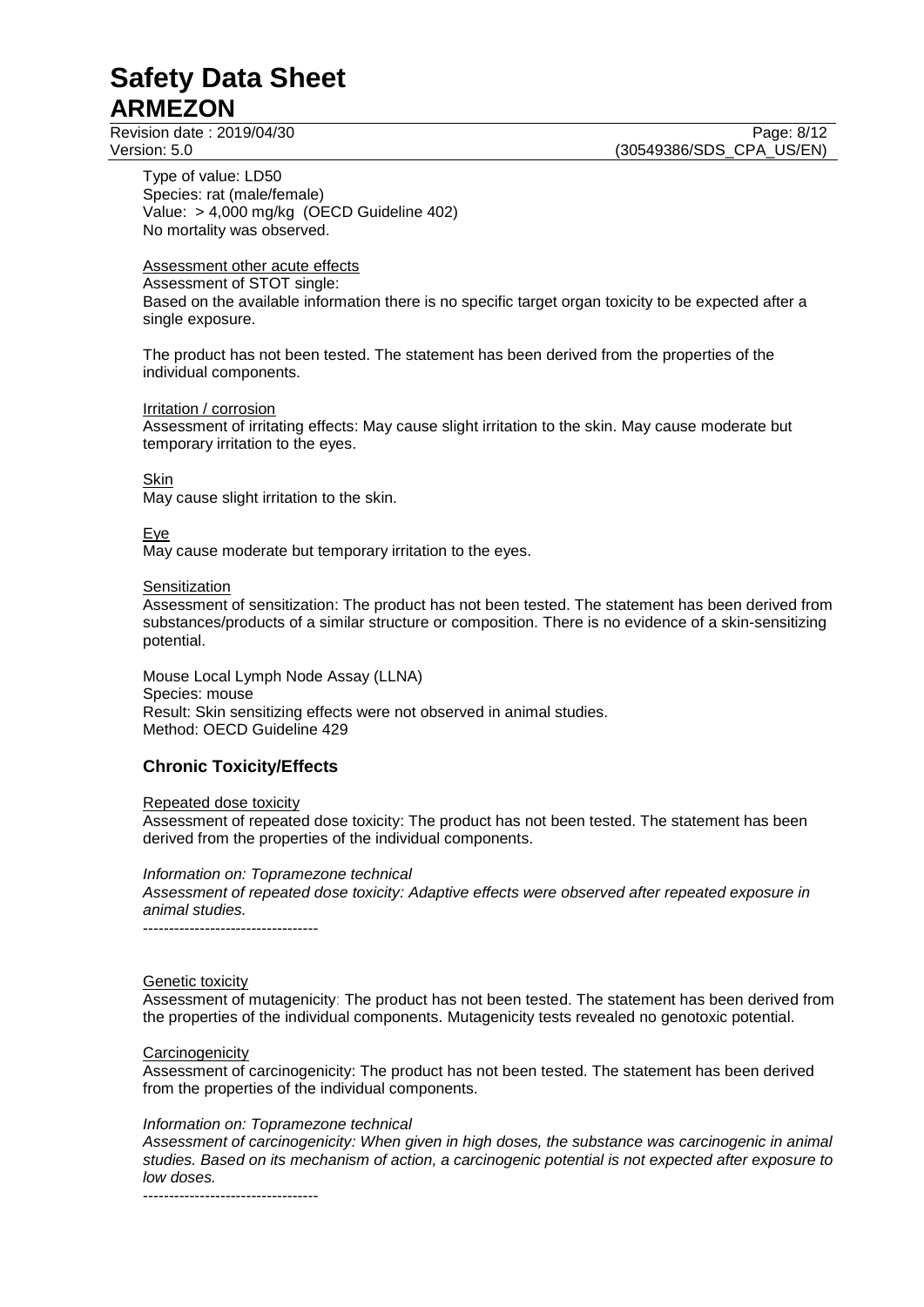Revision date : 2019/04/30 Page: 9/12

#### Reproductive toxicity

Assessment of reproduction toxicity: The product has not been tested. The statement has been derived from the properties of the individual components. The results of animal studies gave no indication of a fertility impairing effect.

### **Teratogenicity**

Assessment of teratogenicity: The product has not been tested. The statement has been derived from the properties of the individual components.

### *Information on: Topramezone*

*Assessment of teratogenicity: The results of animal studies gave indication of a developmental toxic/teratogenic effects with high doses.*

----------------------------------

### **Symptoms of Exposure**

The most important known symptoms and effects are described in the labelling (see section 2) and/or in section 11., (Further) symptoms and / or effects are not known so far

#### Medical conditions aggravated by overexposure

Individuals with pre-existing diseases of the respiratory system, skin or eyes may have increased susceptibility to excessive exposures.

# **12. Ecological Information**

# **Toxicity**

Aquatic toxicity

Assessment of aquatic toxicity:

There is a high probability that the product is not acutely harmful to fish. There is a high probability that the product is not acutely harmful to aquatic invertebrates. Very toxic (acute effect) to aquatic plants.

**Toxicity to fish** LC50 (96 h) 8.71 mg/l, Oncorhynchus mykiss

Aquatic invertebrates EC50 (48 h) 12.1 mg/l, Daphnia magna

Aquatic plants EC50 (7 d) 0.0008 mg/l (growth rate), Lemna gibba (OECD guideline 221)

Chronic toxicity to aquatic invertebrates No observed effect concentration (35 d) 0.12 mg/l, Mysidopsis bahia

Toxicity to fish

*Information on: Topramezone LC50 (96 h) > 100 mg/l, Oncorhynchus mykiss (OECD 203; ISO 7346; 84/449/EEC, C.1, static) Nominal concentration.* ----------------------------------

Aquatic invertebrates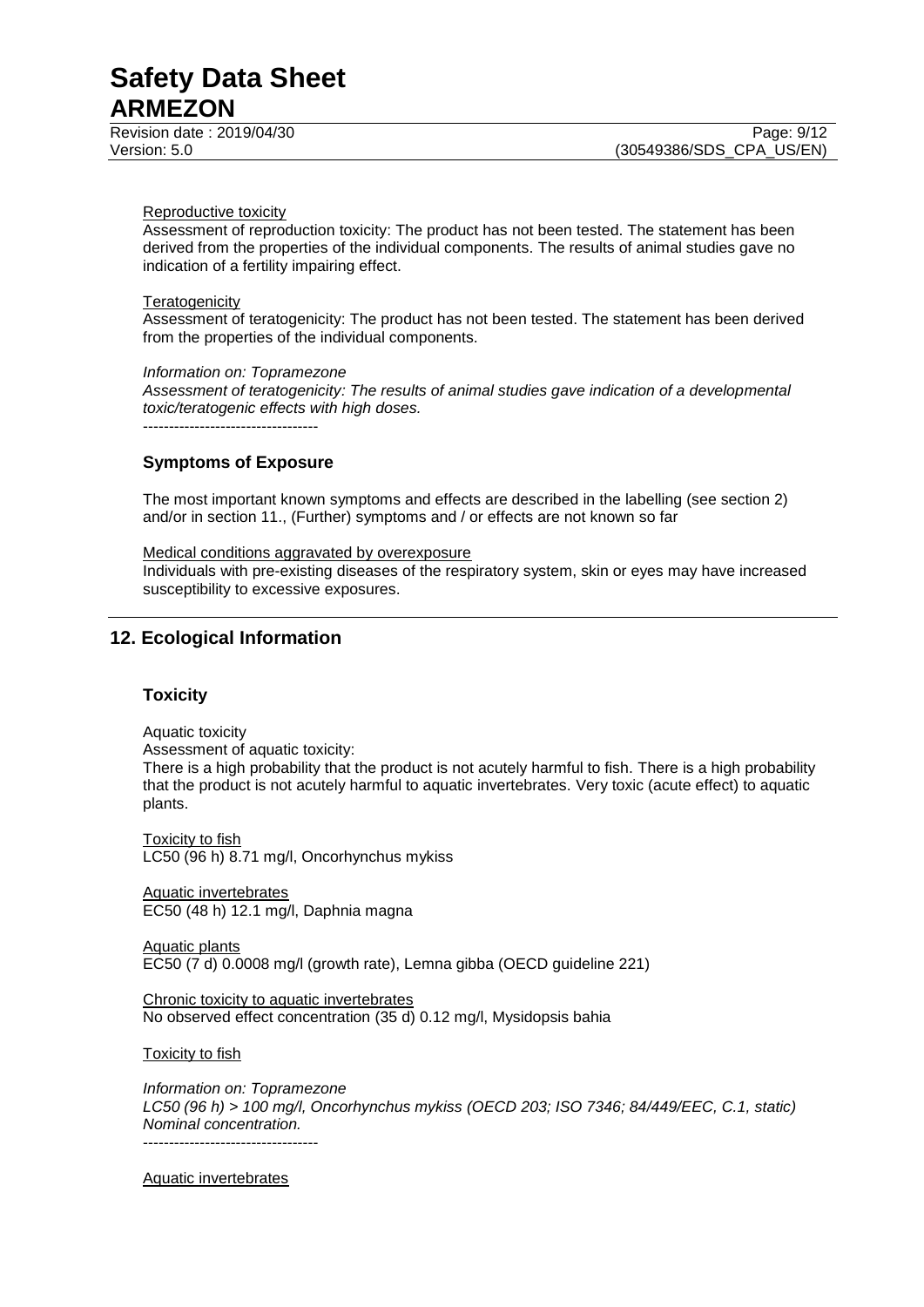Revision date : 2019/04/30 Page: 10/12

Version: 5.0 (30549386/SDS\_CPA\_US/EN)

*Information on: Topramezone EC50 (48 h) > 100 mg/l, Daphnia magna* ----------------------------------

Aquatic plants

*Information on: Topramezone EC50 (96 h) 67.7 mg/l (growth rate), Pseudokirchneriella subcapitata (OECD Guideline 201)* ----------------------------------

Assessment of terrestrial toxicity With high probability not acutely harmful to terrestrial organisms.

# **Bioaccumulative potential**

Bioaccumulation potential

*Information on: Topramezone technical*

*Bioconcentration factor: 0.69 (42 d), Lepomis macrochirus (OPPTS 850.1730 (EPA Guideline)) Does not significantly accumulate in organisms.*

----------------------------------

# **Mobility in soil**

Assessment transport between environmental compartments The product has not been tested. The statement has been derived from the properties of the individual components.

*Information on: Topramezone technical*

*Following exposure to soil, the product trickles away and can - dependant on degradation - be transported to deeper soil areas with larger water loads.*

----------------------------------

# **Additional information**

Other ecotoxicological advice:

The ecological data given are those of the active ingredient. Do not release untreated into natural waters.

# **13. Disposal considerations**

### **Waste disposal of substance:**

Pesticide wastes are regulated. Improper disposal of excess pesticide, spray mix or rinsate is a violation of federal law. If pesticide wastes cannot be disposed of according to label instructions, contact the State Pesticide or Environmental Control Agency or the Hazardous Waste representative at the nearest EPA Regional Office for guidance.

### **Container disposal:**

Rinse thoroughly at least three times (triple rinse) in accordance with EPA recommendations. Consult state or local disposal authorities for approved alternative procedures such as container recycling. Recommend crushing, puncturing or other means to prevent unauthorized use of used containers.

### **RCRA:**

This product is not regulated by RCRA.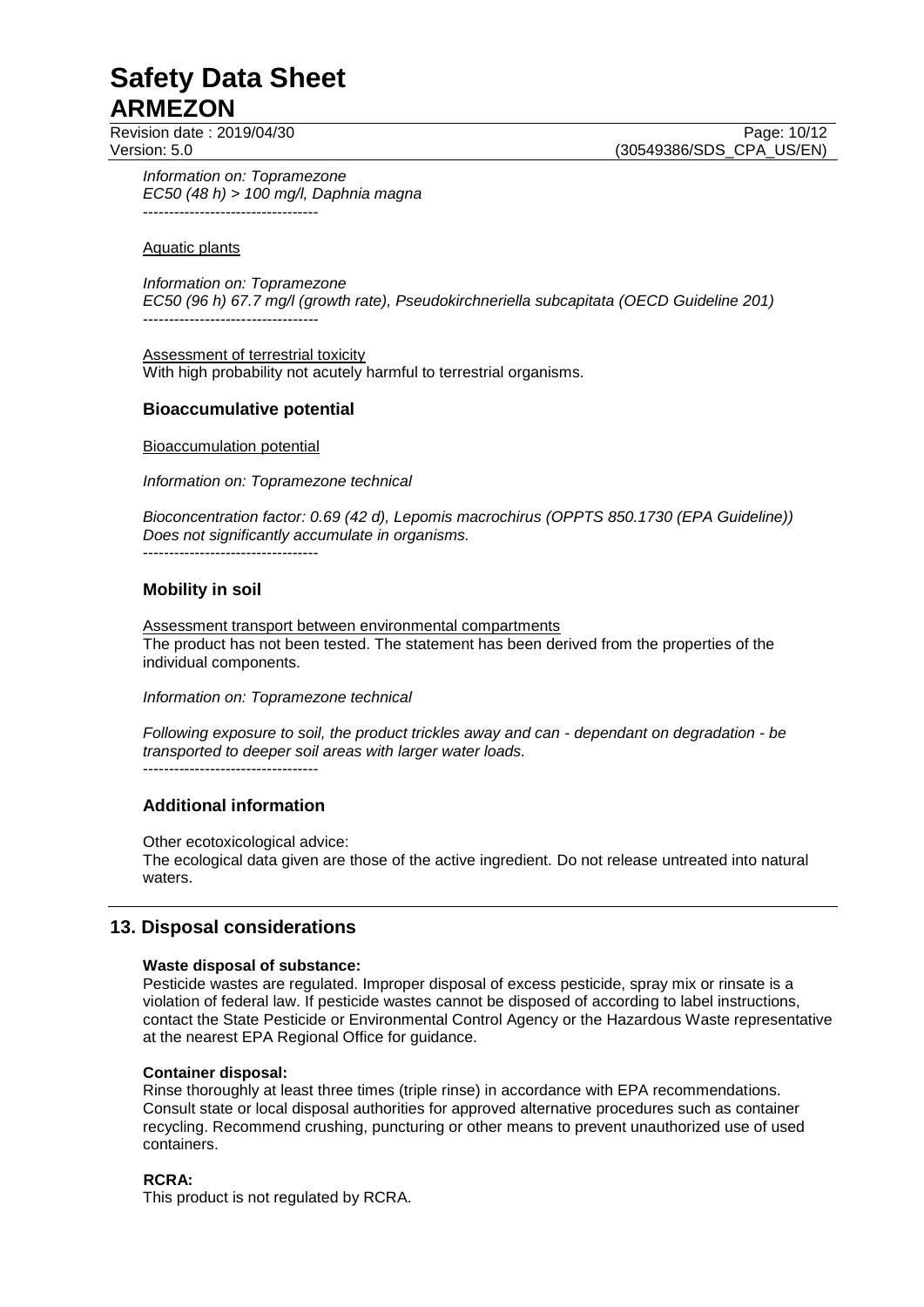# **14. Transport Information**

**Land transport**

USDOT

Not classified as a dangerous good under transport regulations

| Sea transport<br>IMDG                                                                                        |                                                                                                                              |
|--------------------------------------------------------------------------------------------------------------|------------------------------------------------------------------------------------------------------------------------------|
| Hazard class:<br>Packing group:<br>ID number:<br>Hazard label:<br>Marine pollutant:<br>Proper shipping name: | 9<br>Ш<br><b>UN 3082</b><br>9, EHSM<br>YES.<br>ENVIRONMENTALLY HAZARDOUS SUBSTANCE, LIQUID,<br>N.O.S. (contains TOPRAMEZONE) |
| Air transport<br>IATA/ICAO                                                                                   |                                                                                                                              |
| Hazard class:<br>Packing group:<br>ID number:<br>Hazard label:<br>Proper shipping name:                      | 9<br>Ш<br>UN 3082<br>9, EHSM<br>ENVIRONMENTALLY HAZARDOUS SUBSTANCE, LIQUID,                                                 |

### **Further information**

The following provisions may apply for product in packages containing a net quantity of 5 L or less ADR, RID, ADN: Special Provision 375; IMDG: 2.10.2.7; IATA: A197; TDG: Special Provision 99(2); 49CFR: §171.4 (c) (2).

N.O.S. (contains TOPRAMEZONE)

# **15. Regulatory Information**

### **Federal Regulations**

**Registration status:** Crop Protection TSCA, US released / listed

Chemical TSCA, US blocked / not listed

**EPCRA 311/312 (Hazard categories):** Refer to SDS section 2 for GHS hazard classes applicable for this product.

**Safe Drinking Water & Toxic Enforcement Act, CA Prop. 65:**

**BASF Risk Assessment, CA Prop. 65:**